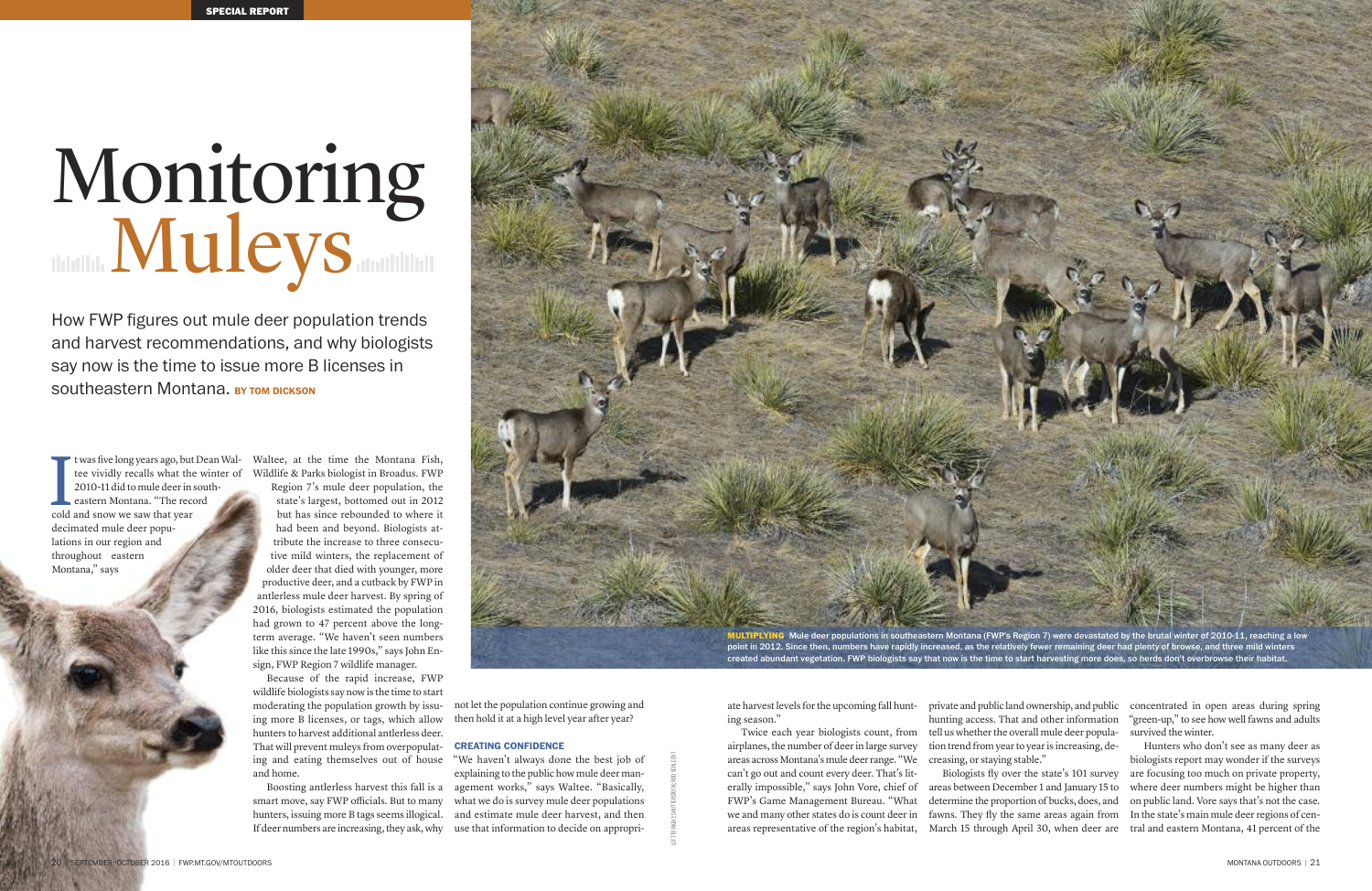**Biannual aerial surveys of mule deer populations**

survey areas are on public land or private Block Management Area property. "That's a higher percentage ofland open to free public hunting than exists in the regions as a whole. So we are surveying representative areas accessible to all hunters," Vore says.

Still, isn't it possible that deer move far from the survey areas by the time the fall hunting season rolls around—which might account for why some hunters don't see as many deer as FWP says are out there? "We looked into that," says Justin Gude, chief of two-thirds move away from the wintering FWP's Wildlife Research and Technical areas only three miles on average. "Where hunter harvest at check stations and with

Services Bureau. Biologists tracking radiocollared deer found that one-third stay in survey areas during the fall, while the other

we see the deer in the winter is pretty much where they will be next fall," says Gude. Another way FWP takes the pulse of

mule deer populations is by monitoring winter phone surveys. "That harvest information almost always tracks with what we saw in the aerial surveys," says Gude. "If our winter and early spring surveys show an upward trend in deer numbers, we usually see more hunters with deer in the back of their pickups the following fall."



**HOW THEY KNOW** FWP tracks mule deer population trends by monitoring deer during aerial surveys in winter and early spring (above left), through winter phone surveys of hunter harvest (above center), and at hunter check stations (above right). Department biologists have also radio-collared and tracked 1,134 mule deer over the past several years to see how well the animals survive and where they travel.

Another way biologists assess deer numbers is by regularly talking with landowners about wildlife populations they see on their property and by monitoring and addressing game damage complaints. What's more, over the past several years FWP has radiocollared and tracked 1,134 mule deer to see how well the animals survive and where they go. "All that information, added to the harvest data and aerial surveys, gives us confidence that we know what's going on with the mule deer population," says Vore.

CLOCKWISE FROM TEFT: MONTANA FWP; ERIK PETERSEN; JOHN WARNER; HUNTER HARVEST PHOTOS FROM FWP GAMECHECK STATIONS; DONALD M. JONES; LUKE DURAN/MONTANA OUTDOORS

## **ThE OVERBROwSING EffECT**

Even though FWP biologists know that mule deer populations in southeastern Montana are rebounding, how can they know for sure when to start increasing antlerless harvest to scale back that recovery? A 34-year-long experiment in the region provides answers. Muley populations rise and fall naturally





All that information gives us confidence<br>that we know what's going on with the that we know what's going on with the mule deer population."

**PARTS REPRESENTING THE WHOLE** It would be impossible to count all of Montana's mule deer. So FWP instead counts deer in survey areas representative of each region's habitat, private and public land ownership, and public hunting access. By adding survey information to harvest data, biologists know if a deer population is increasing, decreasing, or staying the same and thus can recommend appropriate harvest quotas.





SOURCE: MONTANAFWP

# **The "adaptive harvest management" approach**

Since 1998, FWP has followed an "adaptive harvest management" (AHM) approach for mule deer in Montana. Like a similar process long used for waterfowl management, AHM is based on decades of research and experience and allows FWP to accurately detect changes in mule deer populations and respond quickly with appropriate hunting regulations.

FWP's AHM document—the agency's mule deer management "bible"—recommends restrictive, standard, or liberal harvests each year based on two main criteria: how the number of fawns per 100 adults each spring compares to the long-term average, and how the springtime deer population compares to the long-term average. Biologists also consider factors such as deer age structure, winter survival, buck-to-doe ratios, habitat conditions, and hunter preference and satisfaction.

this year." $\blacksquare$ 

"ﬔis year our Region 7 mule deer population was well above the long-term average, but fawn production wasn't quite high enough to trigger the full liberal harvest package," says John Ensign, FWP regional wildlife manager in Miles City. "To stay as true as possible to the AHM prescriptions while still proactively addressing burgeoning deer populations, we decided to issue 7,500 B licenses

# **AERIAL SURVEY AREA** FWP biologists survey from aircraft each of the 101 survey areas in winter and early spring.









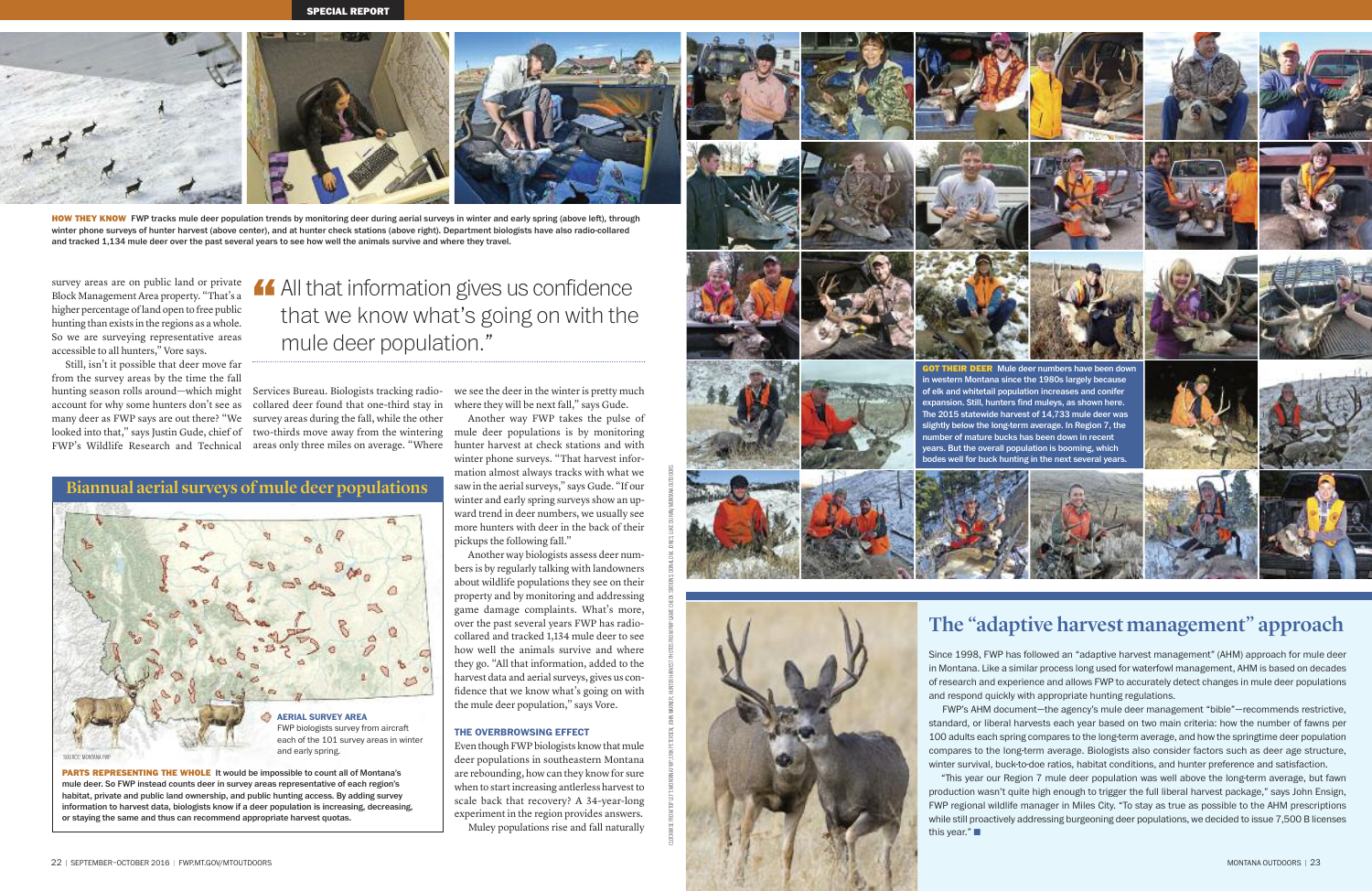**NO MORE BOOMS AND BUSTS** In the 1960s and '70s, Region 7 mule deer populations fluctuated widely. That's because FWP was increasing antlerless harvest too late to prevent overabundant deer from eating themselves out of house and home. The region switched from this "reactive" management approach to a "proactive" strategy in 1982. By increasing doe harvest *before* deer numbers get too high, FWP has ironed out popula-

hile the mule deer population in southeastern Montana is booming, numbers elsewhere in the while the mule deer population in<br>state—and throughout the West—remain<br>west—remain lower than several decades ago. They will likely stay that way. The population decline stems largely from a decrease in quality habitat available to mule deer in central and western Montana caused mainly by:

in mule deer country is the new normal," says John Vore, chief of FWP's Game Management Bureau. "We'll never have muley numbers in western Montana like we did in the 1980s unless we can magically change all that and make everything like it was 40 years ago." $\blacksquare$ 

**1. ﬔe spread of conifers:** Douglas fir, Rocky Mountain juniper, and other conifers have spread across mountainsides and foothills. The conifers outcompete the forbs, shrubs (such as mountain mahogany, antelope bitterbrush, and sagebrush), and young quaking aspen that mule deer eat. This "conifer expansion" has been caused by decades of fire suppression and reduced tree cutting on federal, state, and private lands.



here in Region 7 were 'reactive,' meaning we would wait too long to increase antlerless harvest when populations were increasing," says Melissa Foster, FWP wildlife biologist in Baker. Foster explains that when a deer population increases naturally due to several years of abundant vegetation, it eventually exceeds the land's "carrying capacity," or ability to support that many deer. "It might seem that having a lot of deer is great for

> Mule deer also face competition from white-tailed deer, which generally do better in areas altered by human development. "ﬔe increase in conifers, elk, and whitetails



Starting in 1982, Region 7 made two major mule deer management adjustments. One was to change from setting seasons and issuing licenses for each of 35 different hunting districts to creating a regionwide season and issuing licenses valid across the region. "It's like we became one big hunting district," explains Ensign. Under this approach, biologists, hunters, and landowners working together can quickly increase hunting pressure in areas with high deer densities and decrease it in areas with too few deer. And they can make these adjustments during the deer season, rather than waiting a year to adjust regulations for the following season. "If a

based largely on how weather and habitat conditions affect deer survival and reproduction. A major factor is the amount of forage (forbs, or wildflowers) and browse (shrubs) available to deer each year. When summer vegetation is lush, deer put on a thick layer of body fat to help them through the following winter. When plant growth is sparse, a hard winter can cause large numbers of malnourished deer to perish or, in the case of does, reabsorb developing fetuses.

# **If** Invariably a too-high deer population leads to a crash."

Deer population extremes are a problem. When overabundant, mule deer overbrowse shrubs such as mountain mahogany and bitterbrush, which can take years to recover. "Because continual overbrowsing reduces the amount of browse through time, it slowly reduces the number of deer the habitat can sustain," says Waltee, now the FWP biologist in Sheridan. "That's what we're seeing in ished does produce fewer fawns, leading to southwestern Montana."



"The increase in conifers, elk, and whitetails in mule deer country is the new normal."





Hungry deer also cause problems for landowners by raiding hay bales and grazing pasture. "Population extremes are always a problem for someone," says Waltee. "Too many deer, and landowners get mad. Not enough deer, and hunters get mad."

Wildlife biologists can use hunting regulations to moderate deer population extremes, but only if timed correctly. "Before 1982, our mule deer hunting regulations FWP finally increased antlerless harvest, but

hunters, but in the long run it's not," she says. With less browse available, undernourdepressed populations over the long term. "The land can't sustain a super high deer population for extended periods," she says.

The most striking example of this boombust effect came in the early 1970s. Mule deer numbers in Region 7 were skyrocketing because FWP had restricted antlerless harvest, even during years of abundant browse. In 1973, hunters harvested a record 19,335 mule deer bucks. During the next few years, by then the population was already dropping naturally, as mule deer found little left on

the landscape to browse. Coming too late, the increased antlerless harvest accelerated the population decline. By 1976, the buck harvest had plummeted to just 3,498, a decrease of 82 percent. "That's a prime example of reactive harvest management," says Waltee. "In hindsight, we now see that the increased antlerless deer harvest came two years too late to prevent severe habitat stress and an extreme population decline."

# **IRONING OUT ThE ExTREMES**



Mule deer in the Judith Mountains near Lewistown. The spread of conifers, elk, and white-tailed deer in much of Montana is displacing mule deer herds.

From Cottonwood Bench looking west toward the Snowcrest Range near Dillon, 1921. Nearly a century ago, the foothills of the Snowcrest Range were devoid of conifers, providing abundant sagebrush and young aspen for mule deer. eat, reducing population size.



A recent photo shows how Douglas fir and other conifers have expanded across the range, due to lack of fire and tree cutting. The conifers outcompete the shrubs and forbs that mule deer

24 | SEPTEMBER-OCTOBER 2016 | FWP.MT.GOV/MTOUTDOORS

CLOCKWISEFROM TOP: BARBARATIMMS;LARRY DEARS; JOHN WARNER; MONTANAFWP; MONTANAFWP

*Tom Dickson is editor of* Montana Outdoors*.*